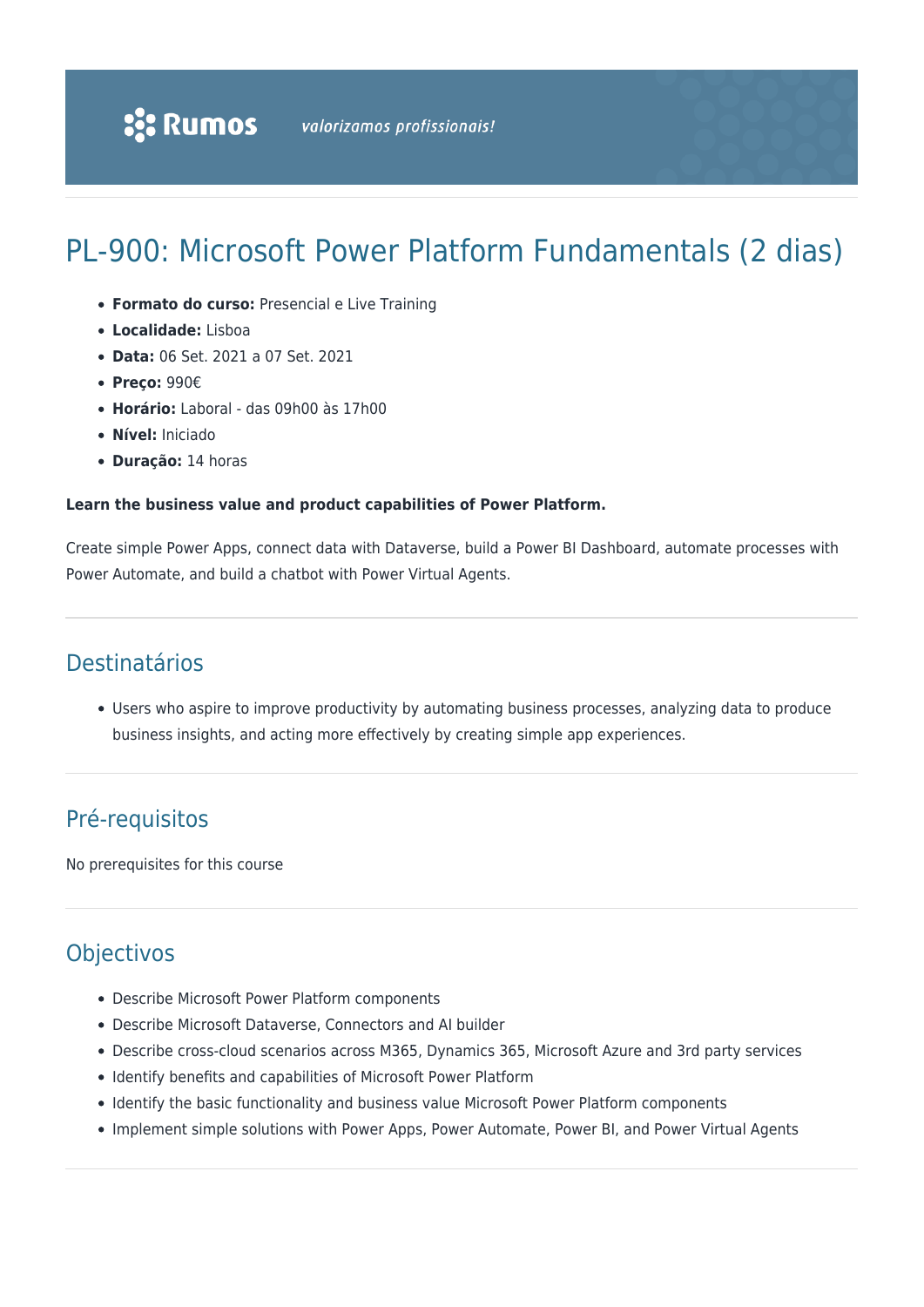### Programa

#### **Introduction to Power Platform**

Learn about the components of Power Platform, ways to connect data, and how organizations can leverage this technology to create business solutions.

Lessons

- Power Platform Overview
- Module Summary

#### **Introduction to Microsoft Dataverse**

Dataverse allows you to delve into powerful, scalable data solutions in the cloud. Learn what makes Dataverse tick and how it can work with Microsoft Power Platform to create unique and efficient business solutions.

Lessons

- Microsoft Dataverse Overview
- Module Summary

#### Lab : Data Modeling

- Create Solution
- Add Existing and Create New Tables
- Create Relationships
- Import Data

#### **Get Started with Power Apps**

Learn about the value and capabilities of Power Apps, and ways other organizations have leverage this technology to build simple applications for their business.

#### Lessons

- Introduction to Power Apps
- How to build a canvas app
- How to build a model-driven app
- Introduction to Power Apps portals

Lab : Canvas app, part 1

- Create Staff Canvas App
- Complete the App

Lab : Canvas app, part 2

• Create Security Canvas App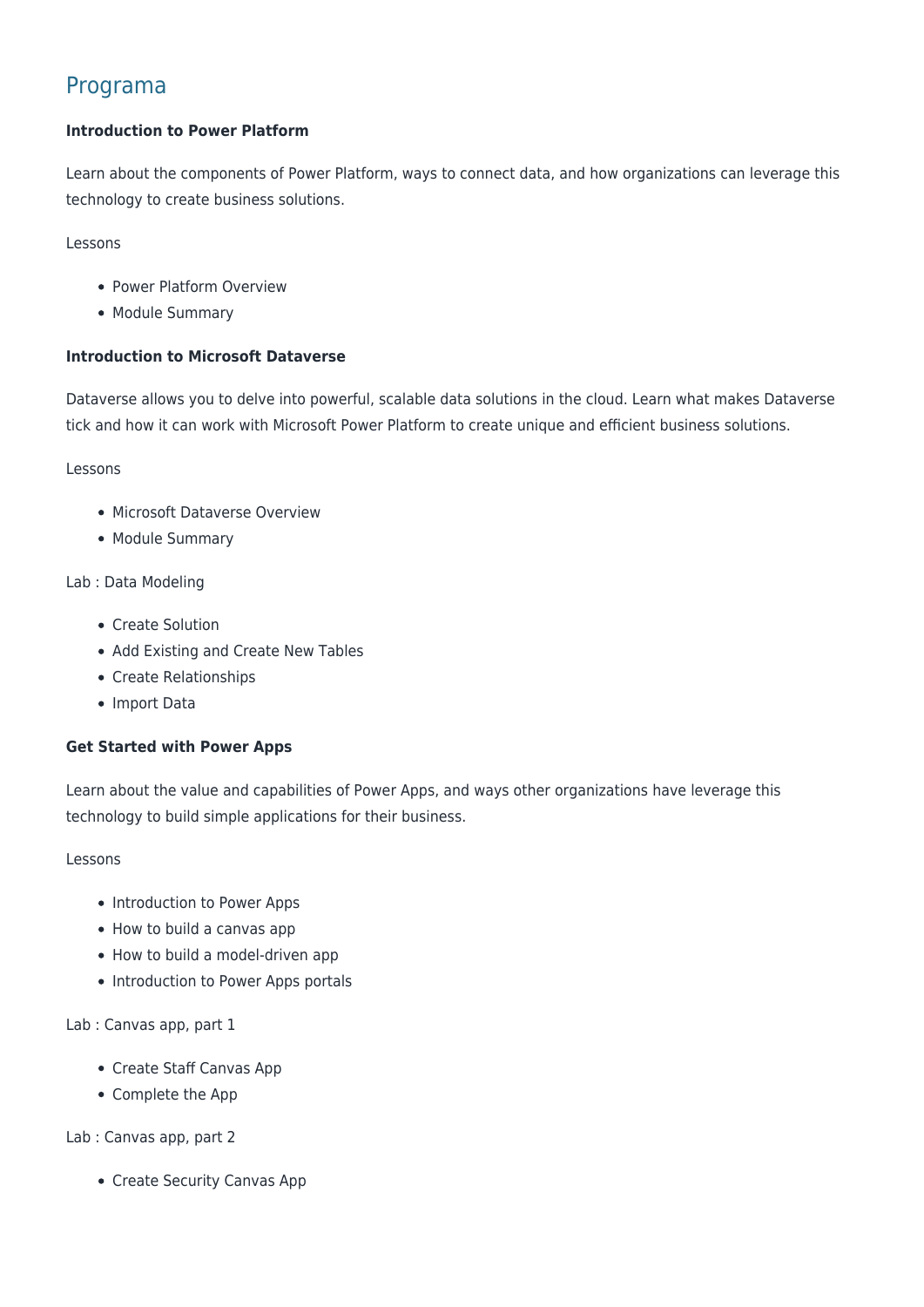Lab : How to build a model-driven app

- Customize Views and Forms
- Create Model-Driven Application

Lab : How to build a Power Apps portal

- Provision a Power Apps portal
- Create a Portal Webpage
- Change the Portal Theme

#### **Get Started with Power Automate**

Learn how users can leverage Power Automate to improve business efficiency and productivity.

Lessons

- Power Automate Overview
- How to Build an Automated Solution

Lab : Power Automate

- Create Visit Notification Flow
- Create Security Sweep Flow

#### **Get Started with Power BI**

Learn how organizations can use Power BI to easily clean, display, and understand data to ensure better informed decisions.

#### Lessons

- Power BI Overview
- How to Build a Simple Dashboard

Lab : How to build a simple dashboard

- Create Power BI Report
- Create Power BI Dashboard

#### **Introduction to Power Virtual Agents**

Learn about the value and capabilities of Power Virtual Agents and ways organizations can leverage this technology to build chatbot solutions for their business.

Lessons

- Power Virtual Agents overview
- How to build a chatbot

Lab : How to build a basic chatbot